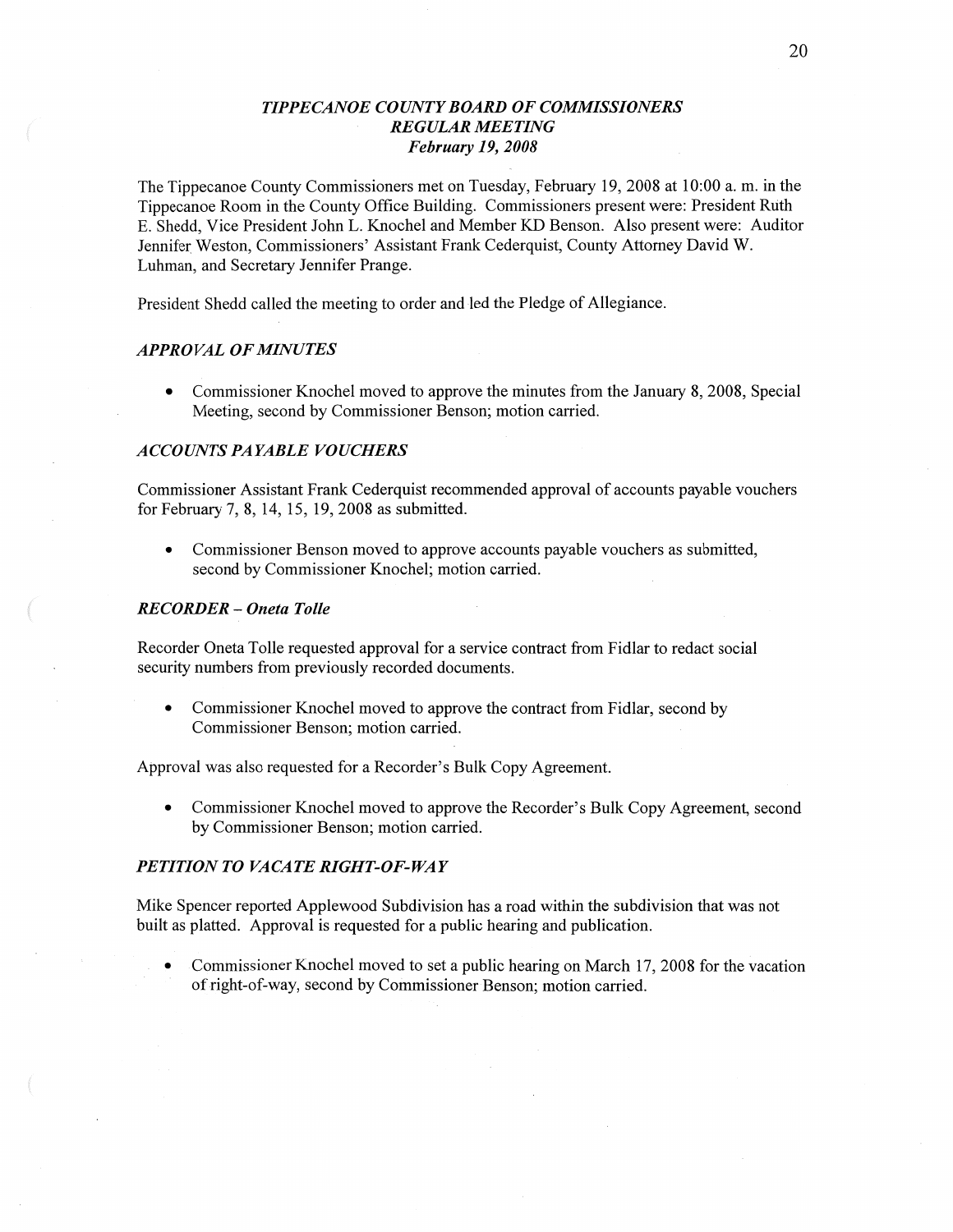## MI TS **—** *Diane Hawkins*

Director Hawkins requested approval of a Professional Service Agreement with Woolpert, Inc. for **a** 2008 orthophotography project. This is a joint project with Purdue University, City of Lafayette, City of West Lafayette, and Tippecanoe County. The total project will cost \$338,525; the City of West Lafayette contributed \$20,000, Purdue's commitment is \$92,000, the City of Lafayette \$12,871, and Tippecanoe County \$213,654.

**0** Commissioner Knochel moved to approve the contract for Professional Services Agreement with Woolpert, Inc., second by Commissioner Benson; motion carried.

# **APPOINTMENT TO THE COMMON WAGE BOARD**

**0** Commissioner Knochel moved to appoint Dave Lahr to the Tippecanoe School Corporation for various projects, second by Commissioner Benson; motion carried.

#### *UNFINISHED/NE W B USINESS*

Attorney Luhman opened statements of qualifications from architects for design 'and consulting of the juvenile center.

Shenkel-Schultz DLZ RQAW Corporation American Structurepoint, Inc.

> **0** Commissioner Knochel moved to accept the Submissions of statements of qualifications for the juvenile center, second by Commissioner Benson; motion carried.

#### *REPORTS* 0N *FILE*

Mail & Duplicating

### *PUBLIC COMMENT*

None

- **0** Commissioner Knochel moved to recess until **1:00** pm. today.
- Commissioner Shedd reconvened the Commissioner's meeting.

Also in attendance were Rebecca Humphrey, Youth Services Director and Greg Guerrettaz, Financial Solutions Group.

RickCOnner, Daniel Weinheimer, Thaddeus Lupton, and Robert Creviston with American Structure point, Inc. shared a presentation for Architectural services for the juvenile center.

Michael Keeven, Eric Ratts, and Paul Downing with DLZ presented information on Architectural services for the juvenile center.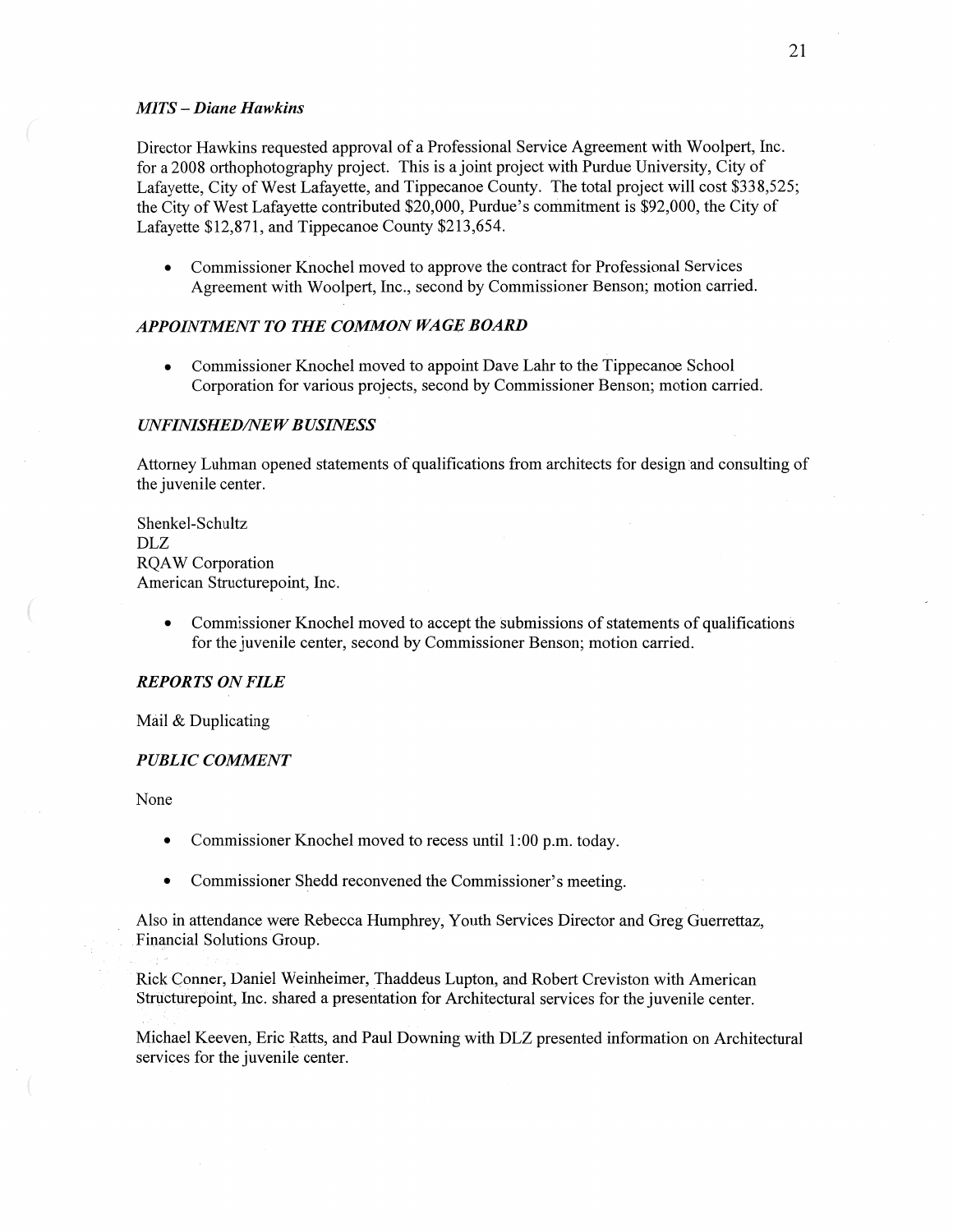- **0** Commissioner **Benson** moved to recess until Wednesday, February 20, 2008 at 10:00 a. m.
- **0** President Shedd reconvened the meeting **from** February 19, 2008.

David Sholl, Jeff Badders and Cory Miller with'Schenkel Schultz presented a proposal for architectural and engineering services for the juvenile center.

**0** Commissioner Knochel moved to adjourn.

*Proposals* are *onfile* in the *Auditor* 's *oflice.* 

# **BOARD** OF **COMMISSIONERS**  OF THE **COUNTY** OF **TIPPECANOE**

Kuth E. Shall

Ruth E. Shedd, President

John L. Knochel, Vice President

KARensin

**K.D. Benson,** Member

**ATTEST:** 

Jermifer Weston, Auditor